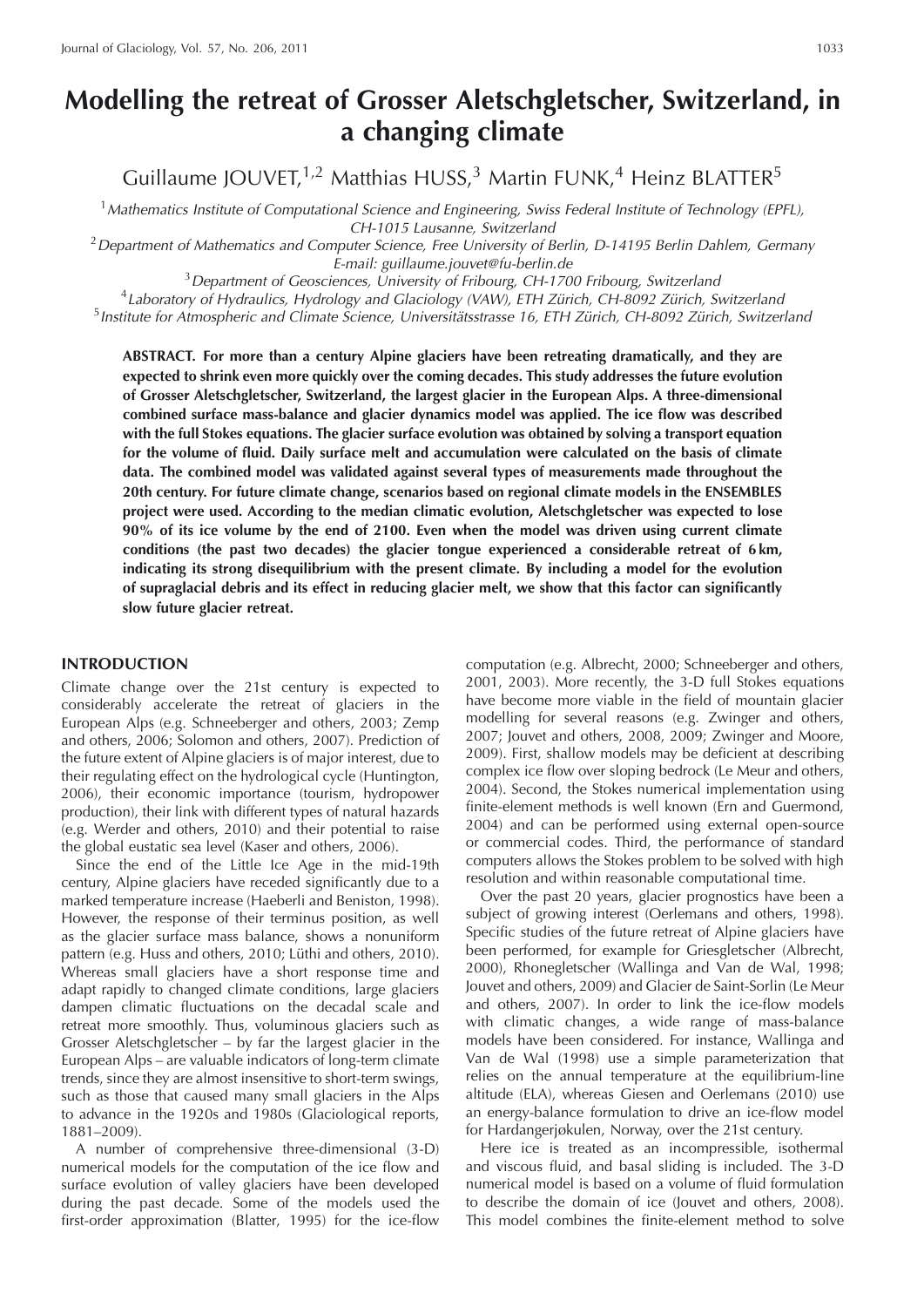

**Fig. 1.** Overview map of Grosser Aletschgletscher and smaller glaciers in the drainage basin. Glacier outlines and surface contours (200 m interval) refer to the year 1999. The shading indicates the ice thickness. The dashed line shows the central flowline. Black dots indicate the location of velocity measurements. The solid contour at the confluence of three glaciers at Konkordiaplatz shows the upper limit of the zone where basal sliding is considered.

the full Stokes equations and the method of characteristics to compute the time evolution of the volume of fluid. Digital elevation models (DEMs) of the bedrock and of the ice thickness are used to mesh and initialize the glacier geometry. Glacier surface mass balance is calculated in daily time-steps using a distributed accumulation and temperature-index melt model (Hock, 1999). Using meteorological data, the evolution of Grosser Aletschgletscher since 1880 is simulated and compared to measurements. Future retreat of Grosser Aletschgletscher, and other nearby glaciers, is modelled based on eight different climate scenarios. Regional climate-model results from the ENSEMBLES project (Van der Linden and Mitchell, 2009), a simple temperature increase referring to the 'two degree target' and climate conditions in several periods in the past are considered to perform simulations for the period 2000–2100. In the last part of the paper, we analyse the influence of the spatio-temporal changes in supraglacial debris on the rate of glacier retreat.

# **DATA AND FIELD OBSERVATIONS**

Grosser Aletschgletscher consists of three large accumulation basins merging into a long and curved tongue at Konkordiaplatz (Fig. 1).0Fig.1 In 1999 Grosser Aletschgletscher

had a length of  $\sim$ 22 km and an area of 83 km<sup>2</sup> (Bauder and others, 2007). The volume of Aletschgletscher was roughly 15 km<sup>3</sup> in 1999, representing  $\sim$ 20% of the entire ice volume in Switzerland (Farinotti and others, 2009). Its ice thickness reaches >800 m at Konkordiaplatz. Since 1880 the terminus position of Aletschgletscher has retreated by 2.8 km (Glaciological reports, 1881–2009). The glacier has lost an ice volume of  $>5 \text{ km}^3$  (Bauder and others, 2007), corresponding to about one-quarter of its initial volume. This study includes two other medium-sized glaciers on the east side of Grosser Aletschgletscher (Oberaletschgletscher and Mittelaletschgletscher) and some smaller glaciers (Fig. 1). Thus, the entire glacier cluster in the drainage basin of Aletschgletscher is modelled.

A wide range of field data is available for the study site:

Five DEMs were derived either from topographic maps (1880, 1926, 1957) or from aerial photographs (1980, 1999) (Bauder and others, 2007). The DEMs have a resolution of 50 m, and an accuracy of  $\pm$ 3–5 m (first two DEMs) and  $\pm$ 0.3–1 m (last three DEMs).

In April 1995 several radio-echo sounding profiles were compiled to determine the ice thickness. As most of the profiles did not reach the lowest parts of the glacier bed they were reinterpreted by Farinotti and others (2009), using a method to estimate distributed ice thickness based on an inversion of surface topography. As a result, a complete bedrock map of the entire glacier now exists which agrees with field data, where available.

Point-based surface mass balance was measured on Grosser Aletschgletscher for several decades. One measurement site has existed near Jungfraujoch in the accumulation area with continuous mass-balance data since 1920 (Huss and others, 2009). Additionally, mass balance was measured annually at several dozen stakes located on the tongue between the mid-1940s and the early 1980s. At some stakes, readings in winter, including snow pits, were performed in order to determine the snow accumulation.

Accurate coordinates derived from theodolite-based trigonometry are available for all stakes. These annual displacements between reported period lengths of ∼1 year were used to calculate annual ice-flow velocities. As the stakes on the tongue of Grosser Aletschgletscher were arranged in clusters (Fig. 1), flow velocities for each cluster and all years of measurements (about 1950–80) were averaged for easier comparison with the model results.

Monthly discharge measurements since 1923 are available from a gauging station near the glacier tongue.

Different meteorological time series documented the changes in climatic conditions during the 20th century. We used the homogenized daily temperatures recorded since 1864 at Sion (Begert and others, 2005) and daily precipitation sums from Lauterbrunnen to drive the massbalance model.

# **METHODS**

In this section, the symbols ',i' and ',j' denote the space derivative with respect to the *i*th and *j*th spatial components while the 'dot above' symbol denotes the time derivative.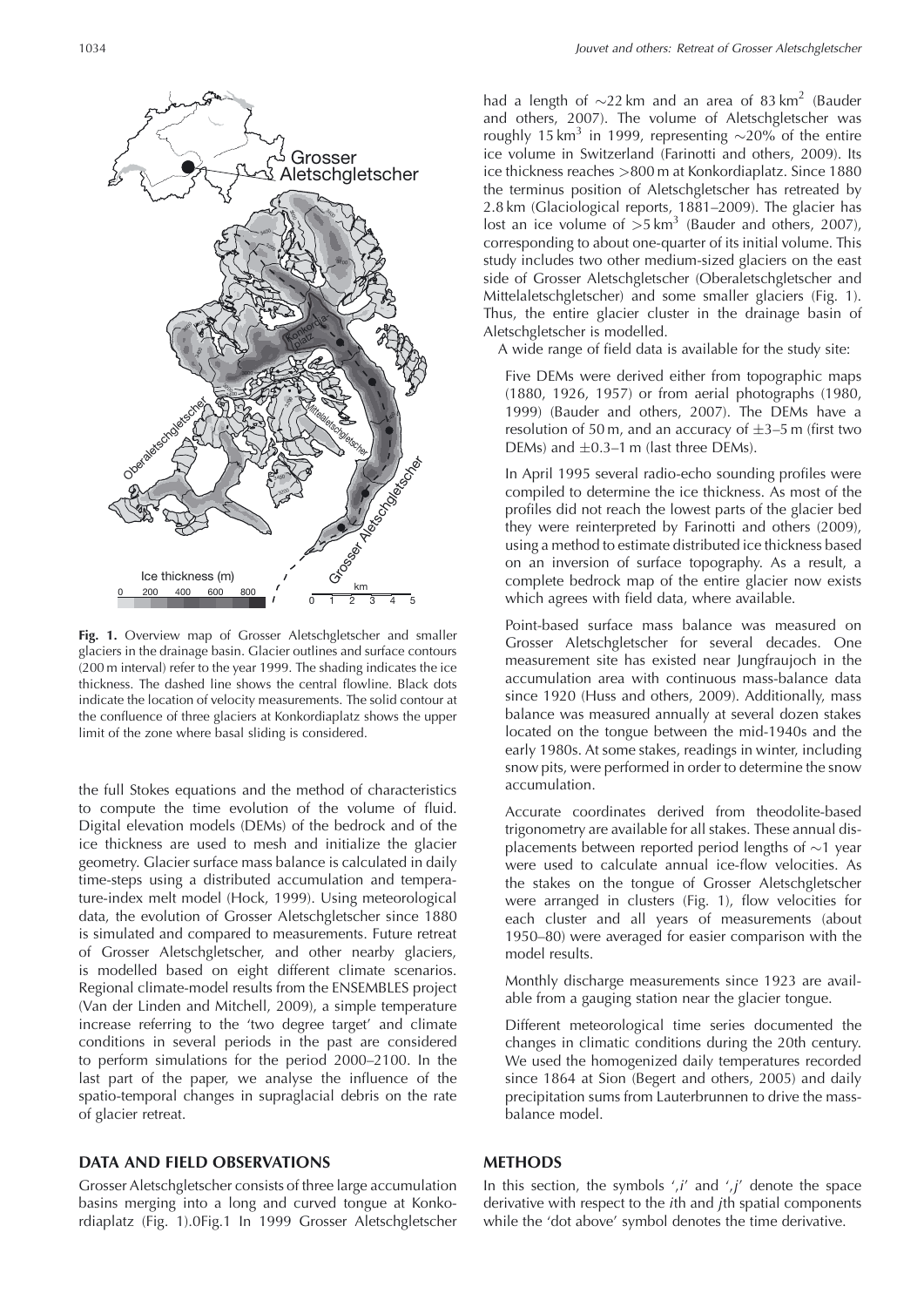### **Ice-flow model**

Ice is considered to be an incompressible non-Newtonian fluid. The constitutive law for the ice flow is given by the regularized Glen's law (Glen, 1958; Greve and Blatter, 2009):

$$
\varepsilon_{ij} = A(\tau_{\rm II}^{n-1} + \tau_0^{n-1})\tau_{ij},\tag{1}
$$

where  $\varepsilon_{ij} = (u_{i,j} + u_{j,i})/2$  are the components of the strainrate tensor,  $u_i$  are the velocity components,  $\tau_{ij} = \sigma_{ij} - \frac{1}{3} \delta_{ij} \sigma_{ii}$ are the components of the deviatoric stress tensor,  $\sigma_{ij}$  are the components of the stress tensor,  $\tau_{\parallel}$  is the second invariant of  $\tau$  defined by  $2\tau_{\rm II}^2=\tau_{ij}\tau_{ji}$ , A is the rate factor, n is Glen's exponent and  $\tau_0 \geq 0$  is a regularization parameter. Note that ice effective viscosity,  $\mu$ , defined by Equation (1) and the linear relation

$$
\tau_{ij} = 2\mu\varepsilon_{ij} \tag{2}
$$

is a function of  $\varepsilon$  which remains finite at zero when  $\tau_0$  > 0 but becomes infinite when  $\tau_0 = 0$ , i.e. as in the original Glen's law. In all simulations, we set  $n = 3$ (Gudmundsson, 1999), the regularization parameter is fixed to  $\tau_0$  = 0.031 MPa and the rate factor, A, is calibrated with observed surface flow velocities. In practice, ice is so viscous that inertial and acceleration effects can be neglected. As a consequence, the equations expressing mass and momentum conservation for an incompressible material are reduced to the stationary Stokes equations:

$$
-2(\mu\varepsilon_{ij})_{,j} + p_{,i} = \rho g_i,\tag{3}
$$

$$
u_{i,i}=0,\t\t(4)
$$

where p is the internal ice pressure,  $\rho$  is the ice density and  $g_i$  represents the components of the gravity force. The ice is assumed to be isothermal, as records of englacial temperature (Laternser, 1992; Suter and others, 2001) show that Grosser Aletschgletscher is temperate, except for limited areas above 4000 m a.s.l.

### **Boundary conditions**

No force is exerted on the free glacier surface,

$$
\sigma_{ij} n_i = 0,\tag{5}
$$

where  $n_i$  represents the components of the outward-pointing unit vector. At the bedrock interface, both slip and noslip conditions are applied in different parts of the glacier. Modelling subglacial sliding is difficult since it depends on many factors (e.g. the roughness of the bedrock, the subglacial water pressure and the ice temperature (Weertman, 1957; Fowler, 1986; Vieli and others, 2000; Schoof, 2005)). The effective pressure – the difference between ice and water pressure – plays a major role in the sliding processes (Schoof, 2010), but is hard to evaluate since it is driven by many factors that change rapidly with time. For this reason, the water pressure is expected to strongly fluctuate over short timescales (Fischer and Clarke, 1997), thus hampering the application of parameter calibration procedures. The complexity of such phenomena motivates us to focus on a simpler model that is independent of the effective pressure. Glacier sliding occurs mainly when basal ice is at the melting temperature or when meltwater reaches the bedrock. As a consequence, less sliding is expected in the highest regions of the glacier, where meltwater production decreases. Based on this simple consideration, bedrock is divided into two parts by the altitude,  $z_1$ , of the bedrock. Sliding is only considered below  $z_1$ . Above  $z_1$ , ice is assumed to be fixed to the bedrock and we have the condition

$$
u_i = 0 \tag{6}
$$

for  $i = 1, 2, 3$ , while below  $z_1$  we consider the following empirical Weertman's sliding law (Weertman, 1957; Hutter, 1983):

$$
u_{\rm b} = c \tau_{\rm b}^n,\tag{7}
$$

where  $u<sub>b</sub>$  is the basal sliding velocity,  $\tau<sub>b</sub>$  is the basal shear stress and  $c$  is a sliding coefficient. The sliding threshold altitude is set to a bedrock elevation of  $z_1 = 2400$  m a.s.l. Thus, the sliding area contains the entire glacier tongue and Konkordiaplatz (Fig. 1). The sliding coefficient,  $c$ , is calibrated with observed surface ice-flow velocities.

# **Volume of fluid function**

The domain of ice is described by a Eulerian formulation that allows all changes in topology to be taken into account. Following Maronnier and others (2003) and Jouvet and others (2008), we define the volume of fluid function, taking the value '1' inside the glacier and '0' outside. This function, denoted  $\varphi$ , is defined in a large box which contains the entire glacier and its near environment. A local mass balance along the ice/air interface yields the transport equation,

$$
\dot{\varphi} + u_i \varphi_{,i} = b \delta_S,\tag{8}
$$

where *b* is the mass-balance function and  $b\delta<sub>S</sub>$  is a source term acting on the ice/air interface.

### **Numerical model**

The numerical method was presented in detail by Jouvet and others (2008, 2009), and we recall the main outlines of the method here. A decoupling algorithm allows Equations (3), (4) and (8) to be solved using different numerical methods.

First, the nonlinear Stokes problem, Equations (3) and (4), with boundary conditions Equations (5), (6) and (7), is solved on a fixed, unstructured mesh consisting of tetrahedrons. At each time-step, the problem nonlinearities due to Glen's law and to the sliding law are solved using a fixed-point iteration method. For this purpose, we use a relationship between the viscosity and the strain rate obtained by combining Equations (1) and (2), the stress being eliminated. More precisely, for a given strain rate, the viscosity is obtained by solving an nth-order polynomial equation. For each fixedpoint loop, we use the strain rate obtained in the previous iteration and find the viscosity using Newton's method. The fixed-point method is even simpler in the case of nonlinear sliding, since Equation (7) can be inverted, i.e. the tangential stress is explicitly computable using the velocity obtained in the previous iteration. In practice, fewer than ten iterations are sufficient to reach convergence (Jouvet, 2010). At each fixed-point iteration, the linear Stokes problem is solved using a continuous, piecewise linear stabilized finiteelement method (Franca and Frey, 1992).

Second, the transport equation, Equation (8), is solved on a fixed, regular grid of smaller cells covering the ice domain, using a forward method of characteristics (Maronnier and others, 2003; Jouvet and others, 2008). Since the volume of fluid is a discontinuous function across the ice/air interface, numerical diffusion must be reduced as much as possible. For this purpose, a post-processing procedure  $-$  a 'simple line interface calculation' method (Scardovelli and Zaleski, 1999) – was performed. The transfer of data between the two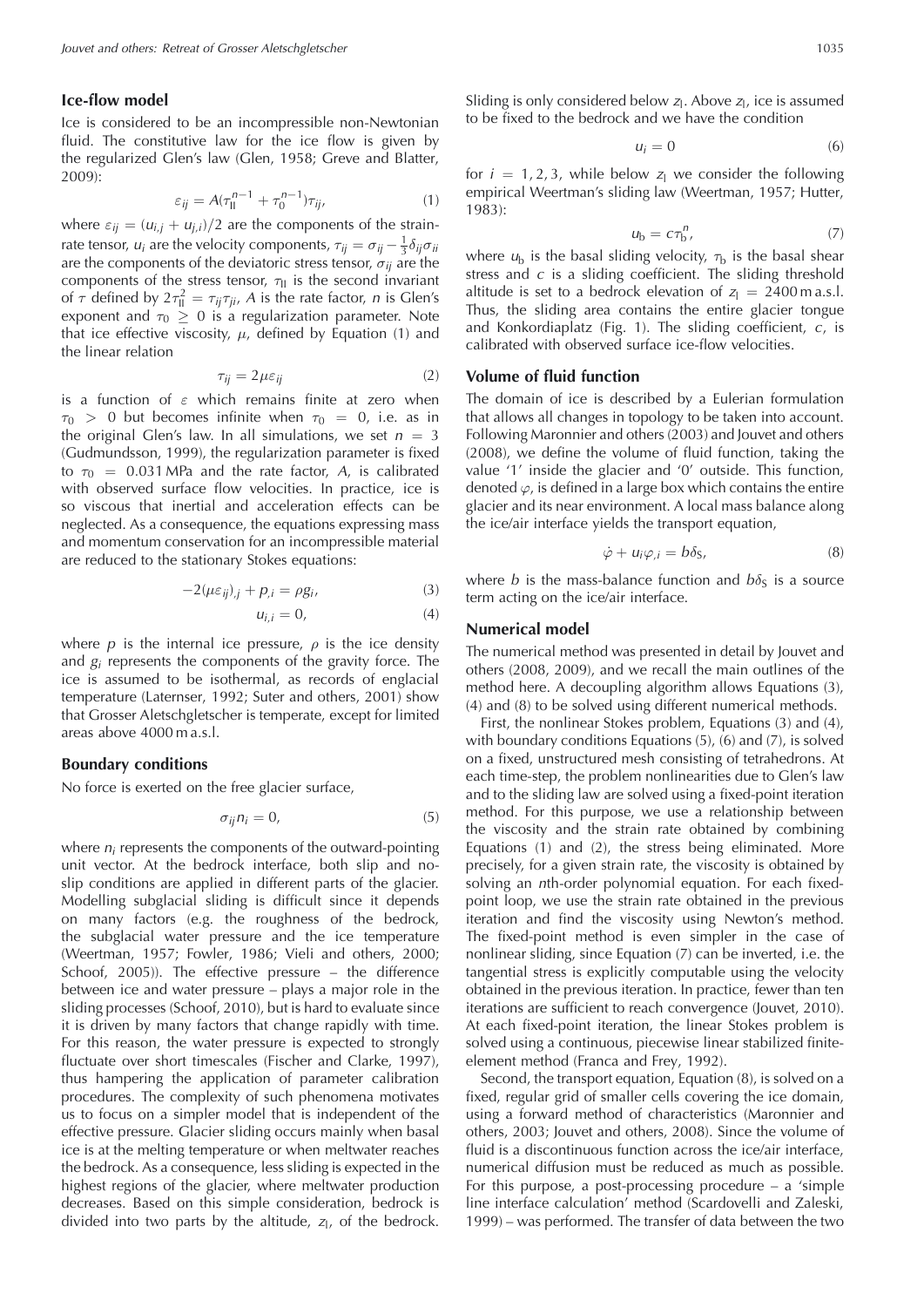meshes was performed by specific interpolation procedures (Maronnier and others, 2003). First, the volume of fluid was interpolated from the structured grid to the unstructured mesh to determine the part of the unstructured mesh filled with ice to be considered for the new velocity calculation. Next, the velocities were interpolated on the structured grid to allow the transport step to be performed.

The method described combines the advantages of the finite-element method to treat the complex geometries of glaciers and the benefits of the volume-of-fluid method which is robust, mass-conserving and can take into account all changes in topology (Jouvet and others, 2008).

Given the DEM of the bedrock, a surface mesh was generated by splitting each square into triangles in the same diagonal. In the same way, another surface mesh – that must exceed the surface of the glacier at any time – was generated by adding a safe distance of 250 m to the DEM surface elevation of year 1880, when the glacier was thickest. An unstructured mesh of tetrahedrons was generated between the two surfaces using the open-source mesher Gmsh (see Geuzaine and Remacle, 2009). To take into account the shallowness of the glacier, the mesh was refined along the vertical directional only. Final tetrahedrons were about 100 m long and 30 m high. The structured mesh was a large block made up of 20 m long cubes that entirely covered the unstructured mesh. With the meshes described above, the constant time-step of half a year proved to be optimal for the proposed method and the size of the considered glacier. All the computations were performed on an AMD Opteron 242 CPU with 4 GB memory. The CPU time required for performing a simulation over a period of ∼100 years ranged between 1 and 2 days. Most of the CPU time was consumed by the matrix-inversion steps for solving the Stokes equations; the time required to run the mass-balance model was negligibly small.

#### **Mass-balance model**

The mass-balance function,  $b$ , was obtained using a distributed accumulation and temperature-index melt model (Hock, 1999; Huss and others, 2008).

Below 3500 m a.s.l., precipitation is assumed to increase linearly with elevation (the rate is denoted  $G<sub>D</sub>$ ). A correction factor,  $c_{\text{prec}}$ , accounted for the gauge under-catch error of precipitation, and a threshold temperature of 1.5◦C distinguished snow from rainfall (Hock, 1999). The spatial variation in accumulation over the glacier surface is substantially influenced by the preferential deposition of snow and snow redistribution. These effects were taken into account using a spatial snow distribution multiplier,  $D_{\rm sn} = D_{\rm sn}(x, y)$ , derived from terrain characteristics (Huss and others, 2008).  $D_{sn}$  also includes lateral precipitation gradients corresponding to the large-scale precipitation patterns obtained from a gridded precipitation dataset (PRISM; Schwarb and others, 2001). Snow accumulation  $Ac = Ac(x, y, t)$  at gridcell x, y and day t was calculated using the daily measured precipitation,  $P_{\text{ws}} = P_{\text{ws}}(t)$ , at a nearby weather station:

$$
Ac = \left\{ \begin{array}{cc} P_{\text{ws}}c_{\text{prec}}(z - z_{\text{ws}})G_{\text{p}}D_{\text{sn}} & \text{if } T < 1.5^{\circ}C, \\ 0 & \text{else,} \end{array} \right. \tag{9}
$$

where  $z = z(x, y)$  is the elevation of the glacier surface at gridcell  $x, y, z_{ws}$  is the altitude of the weather station and  $T = T(x, y, t)$  is the daily mean air temperature extrapolated to the elevation,  $z(x, y)$ , of each gridcell from the measured

temperature assuming a linear temperature decrease with elevation.

Temperature-index models are based on a linear relation between positive air temperature and the melt rate. Here surface melt rates, M, were computed by

$$
M = \begin{cases} \begin{bmatrix} f_M + r_{\text{ice/snow}} I \end{bmatrix} T & \text{if } T > 0^\circ \text{C}, \\ 0 & \text{else,} \end{cases} \tag{10}
$$

where  $f_M$  is a melt factor,  $r_{ice/snow}$  are radiation factors for ice and snow,  $T = T(x, y, t)$  is the air temperature extrapolated to each gridcell and  $I = I(x, y, t)$  is the clear-sky direct radiation (obtained from a DEM) that accounts for the effects of slope, aspect and topographic shading. Due to the empirical character of temperature-index models, the sitespecific parameters,  $f_M$  and  $r_{ice/snow}$ , have to be calibrated using direct observations.

Optimal values for the three melt parameters, as well as the accumulation parameters (Equation (9)), have been obtained using a semi-automated calibration procedure with observed decadal ice volume changes of Grosser Aletschgletscher (1880–1999), and in situ measurements of accumulation and ablation at up to two dozen sites annually on the glacier surface over several decades (Huss and others, 2008). Annual glacier surface mass balance is defined as the sum of solid precipitation and snow- or ice melt at the end of the hydrological year (1 October–30 September).

### **Definition of climate scenarios**

For model runs over the next 90 years we applied three types of climate scenario: (1) projected changes in air temperature and precipitation, based on regional climate models within the ENSEMBLES project (Van der Linden and Mitchell, 2009); (2) a simple linear temperature increase referring to the 'twodegree target' defined in the context of a political goal as the upper limit of global warming (Meinshausen and others, 2009); and (3) mean climatic conditions observed in different periods in recent decades, fixed over the next 90 years. This strategy allows glacier changes to be assessed based on state-of-the-art climate projections that are, however, subject to considerable uncertainty. Transient glacier response in the next century was also evaluated using the well-defined climate conditions of the past.

The ENSEMBLES project (Van der Linden and Mitchell, 2009) consists of model chains of general circulation models (GCMs) coupled with regional climate models (RCMs). In total, four different GCMs were used to drive ten RCMs, providing a wide range of possible future changes in the climate system. All model runs are based on the SRES A1B emission scenario which assumes a future world of fast economic growth, global population that will peak midcentury and decline thereafter, and the rapid introduction of new and more efficient technologies (Nakićenović and Swart, 2000). The SRES A1B emission scenario also assumes a balance across all sources of energy. In this study, we use seasonally aggregated 'delta change' scenarios for Swiss meteorological stations derived from the ENSEMBLES dataset (Bosshard and others, 2011). Daily changes in air temperature and precipitation relative to the period 1980– 2009 were generated for each of the ten RCMs for the 30 year time frames 2021–50 and 2070–99 for the Aletschgletscher region from Bosshard and others (2011). In order to obtain transient changes over the 21st century, mean changes in the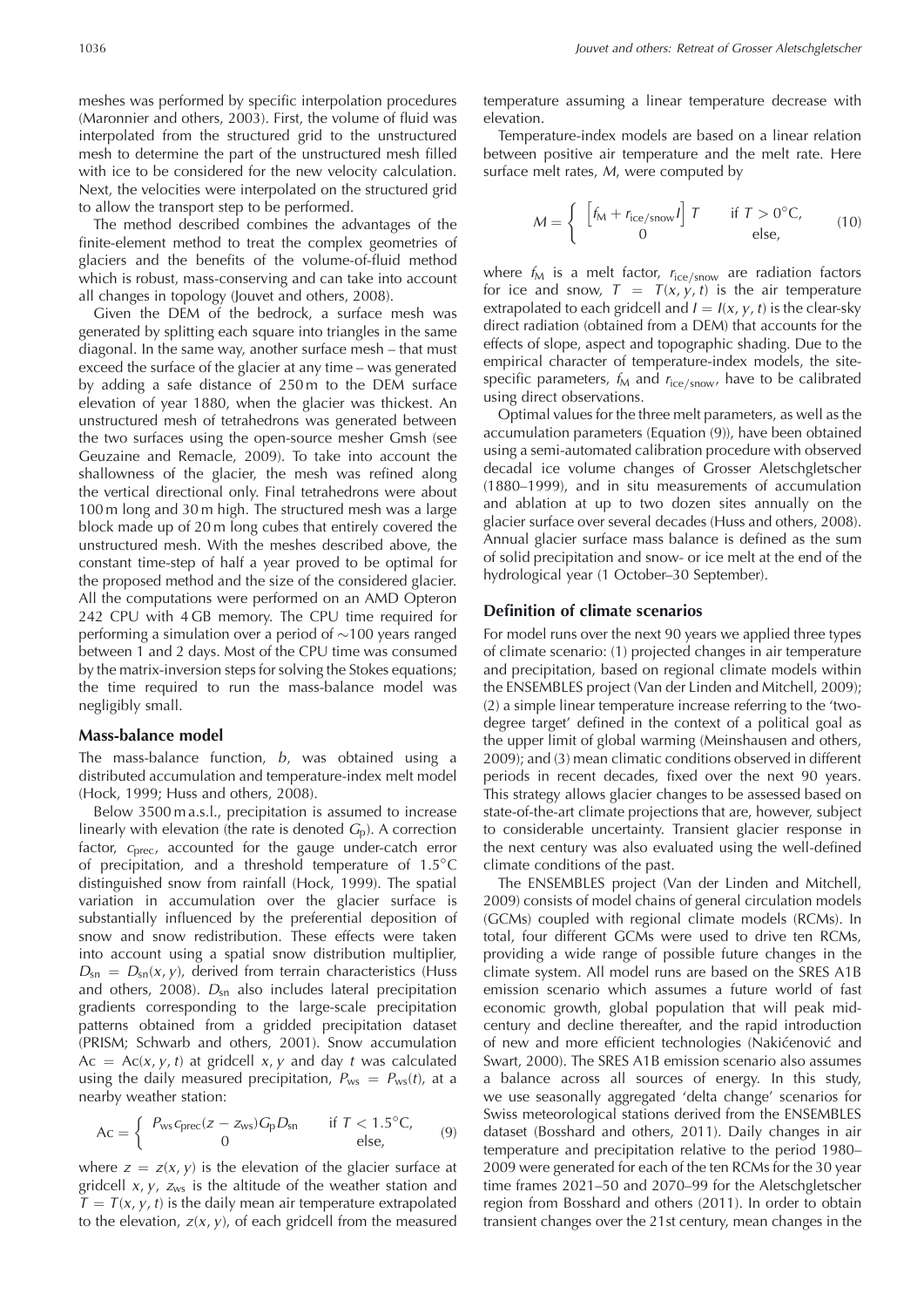**Table 1.** Deviation of mean annual air temperature,  $\Delta T_v$ , summer (June–August) temperature,  $\Delta T_S$ , and annual precipitation,  $\Delta P$ , by 2100, from the period 1980–2009

| Scenario      | RCM/Considered period       | $\Delta T_Y$ | $\Delta T_S$ | $\triangle P$ |
|---------------|-----------------------------|--------------|--------------|---------------|
|               |                             | $\circ$ C    | $\circ$ C    | $\frac{0}{0}$ |
| <b>FNSmed</b> | MPI_ECHAM_REMO              | $+4.3$       | $+5.5$       | $+1$          |
| <b>FNSmin</b> | SMHLBCM_RCA                 | $+2.9$       | $+3.7$       | $-4$          |
| <b>FNSmax</b> | ETHZ_HadCM3Q0_CLM           | $+4.8$       | $+7.7$       | $-10$         |
| 2DEG          |                             | $+2$         | $+2$         | $\Omega$      |
| MP20          | October 1988–September 2008 | $+0.4$       | $+0.5$       | $-1$          |
| <b>MP30</b>   | October 1960-September 1990 | $-0.6$       | $-0.8$       | $-5$          |
| MY1978        | October 1977–September 1978 | $-0.9$       | $-1.9$       | $+11$         |
| MY2003        | October 2002-September 2003 | $+1.4$       | $+3.9$       | $-15$         |

**Table 2.** Optimal sliding coefficients, c, for several rate factors, A. For the highest and lowest of the five measurement locations displayed in Figure 1, measured and computed surface velocities, computed basal velocities (m  $a^{-1}$ ) and sliding fraction (basal velocity divided by surface velocity) are indicated for each parameterization. The root mean square (rms) between measured and simulated surface velocity is given

| A (MPa <sup><math>-3</math></sup> a <sup><math>-1</math></sup> )<br>c (MPa <sup><math>-3</math></sup> m a <sup><math>-1</math></sup> ) | 60<br>56900                                       | 80<br>37000 | 100<br>23.300 | 120<br>12.500 | 150<br>0 |
|----------------------------------------------------------------------------------------------------------------------------------------|---------------------------------------------------|-------------|---------------|---------------|----------|
| Highest point                                                                                                                          | Measured surface velocity: 199 m $a^{-1}$         |             |               |               |          |
| Surface velocity                                                                                                                       | 168                                               | 191         | 211           | 229           | 242      |
| <b>Basal</b> velocity                                                                                                                  | 83                                                | 75          | 59            | 39            | 0        |
| Sliding fraction (%)                                                                                                                   | 49                                                | 39          | 28            | 17            | 0        |
| Lowest point                                                                                                                           | Measured surface velocity: $114 \text{ m a}^{-1}$ |             |               |               |          |
| Surface velocity                                                                                                                       | 142                                               | 132         | 123           | 114           | 90       |
| <b>Basal</b> velocity                                                                                                                  | 106                                               | 87          | 67            | 46            | 0        |
| Sliding fraction (%)                                                                                                                   | 75                                                | 66          | 54            | 40            | 0        |
| rms $(m a^{-1})$                                                                                                                       | 25.4                                              | 19.1        | 18.8          | 22.6          | 31.3     |

period were allocated to the years 2036 and 2085 (midpoints of the periods) and interpolated (extrapolated) linearly.

We considered three individual model scenarios out of the ten RCMs within the ENSEMBLES project. Airtemperature changes given by MPI ECHAM REMO are near the median of the ten RCMs in most seasons. SMHI\_BCM\_-RCA describes a lower limit of air-temperature changes, and ETHZ HadCM3Q0 CLM provides an upper limit of expected temperature changes for the A1B emission scenario. The three RCMs considered were driven by different GCMs, and are abbreviated as ENSmed, ENSmin and ENSmax in the following text. Expected temperature changes in summer are between  $+3.7^{\circ}$ C and  $+7.7^{\circ}$ C by 2100. Precipitation changes show a nonuniform pattern (Table 1).0Tbl 1 For each scenario, daily meteorological time series were generated by applying expected seasonal changes in air temperature and precipitation to detrended series recorded in randomly chosen years between 1900 and 2000.

The scenarios from the ENSEMBLES project account for a rise in  $CO<sub>2</sub>$  emissions that would follow technological development over the 21st century if there were no policy success in limiting emissions. Nevertheless, if  $CO<sub>2</sub>$  emissions are halved by 2050 compared to 1990, global warming can be stabilized below two degrees (Meinshausen and others, 2009). More than 100 countries have agreed the goal of a global warming limit of 2◦C in order to limit the adverse effects of climate change. Based on this 'two-degree target', we define the simple scenario 2DEG, assuming a linear increase in air temperature by  $2^{\circ}$ C in all seasons by the year 2100 and no precipitation changes (Table 1).

By way of contrast to scenarios mimicking a changing climate, we define four additional scenarios that do not depend on any climate model that may be subject to considerable uncertainty and controversy. These scenarios are based on meteorological conditions from selected periods in the past. This allows the calculation of glacier extent in the (unlikely) case that the climate stabilizes on the mean of a given period in the past decades. The mid-1980s were characterized by a significant increase in air temperature and a reduction in snowfall events (Begert and others, 2005; Marty, 2008), which caused a significant acceleration of glacier mass loss in the Alps (Huss and others, 2010). Thus, we consider periods before and after this shift to analyse the response of Aletschgletscher to a prolongation of these climatic conditions. More precisely, scenario MP20 is generated by randomly picking annual meteorological series in the 20 year meteorological period 1989–2008. Another scenario (MP30) covers the conditions in the normal climatic period 1961–90.

To evaluate the effects of extreme years in the past, we consider two cases with strong deviations from the long-term mean. Scenario MY1978 is obtained by driving the model with air temperature and precipitation in the meteorological year 1978 (October 1977–September 1978), which resulted in the most positive annual mass balance of Aletschgletscher of the entire last century. Scenario MY2003 is based on the meteorological conditions during 2003 leading to an extremely negative mass balance of Alpine glaciers due to summer temperatures reaching an unprecedentedly high level (Table 1).

# **RESULTS**

# **Model calibration**

Calibration of the rate factor, A, and the sliding coefficient, c, was based on the time-averaged surface velocities observed on the glacier tongue (Fig. 1). Since surface displacement had been measured approximately over the period 1950–80, we computed the stationary velocity fields for the years 1957 and 1980, for which DEMs were available, using different couples of parameters. Computed velocities between 1957 and 1980 changed less than 10 m  $a^{-1}$ , and were averaged for comparison. For several realistic rate factors, we determined the sliding coefficient that minimized the root mean square (rms) between computed and measured velocities (Table 2).0Tbl 2

Among the combinations of coefficients given in Table 2, we use in what follows, the one that minimizes the rms, i.e. parameters  $(A, c) = (100, 23, 300)$ . Interestingly, this optimal couple results in a balanced contribution of sliding and ice deformation to surface velocities at the lowest point on the glacier tongue, but the sliding contribution decreases to 28% immediately below Konkordiaplatz (Table 2). Note that, if no sliding is accounted for (i.e.  $c = 0$ ), then  $A = 150$  MPa<sup>-3</sup> a<sup>-1</sup> is the optimal rate factor, which is significantly higher than indicated by field studies (Gudmundsson, 1999). In that case, the  $\text{rms} = 31.3 \text{ m a}^{-1}$  is maximal (Table 2). From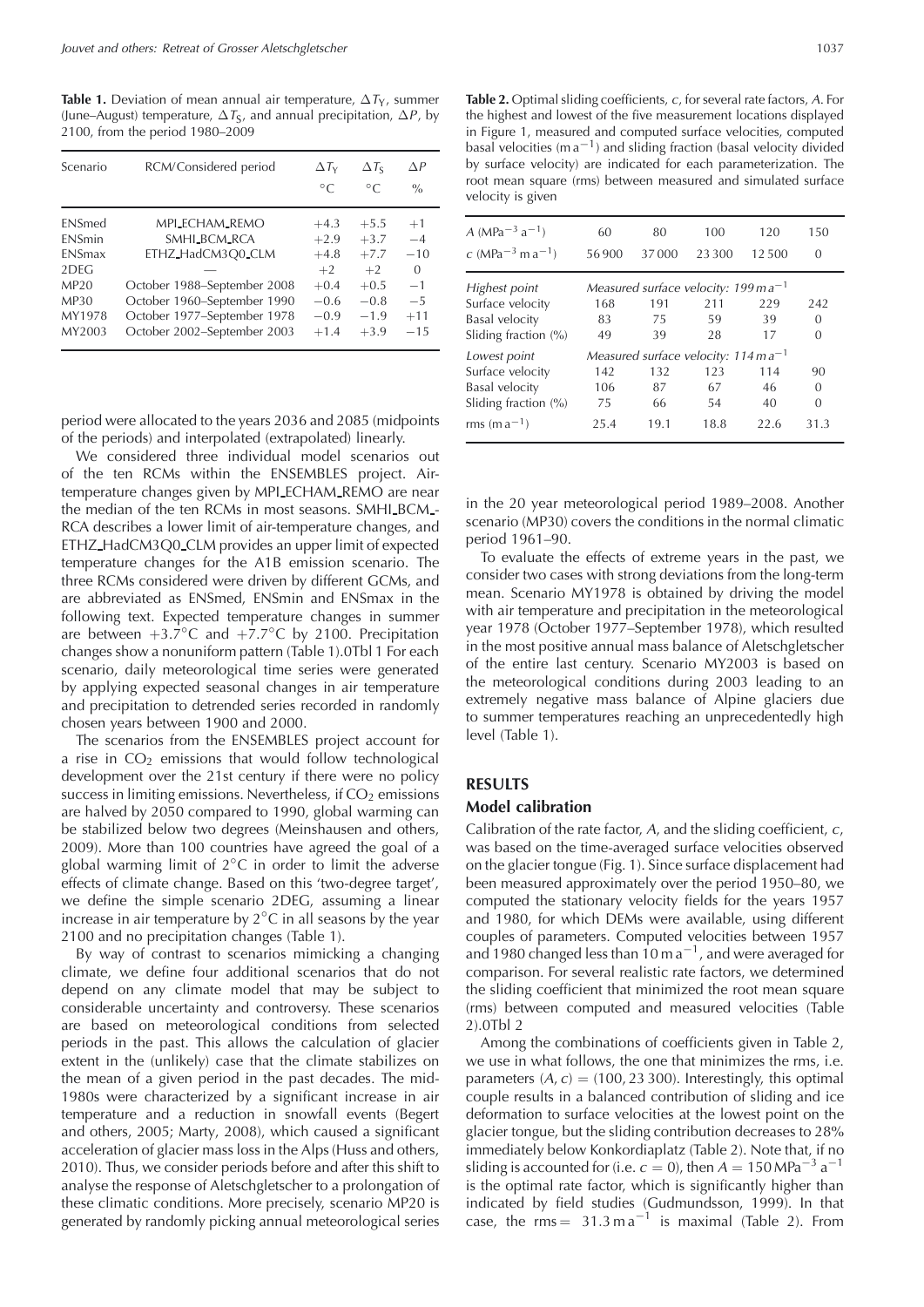

**Fig. 2.** Modelled glacier length and ice volume of Grosser Aletschgletscher from 1880 to 1999. Length was calculated along the central flowline (Fig. 1). Observed volumes and lengths were obtained from DEMs and are indicated by crosses. Model results for parameterizations  $(A, c) = (80, 37, 000)$  and  $(A, c) = (100, 23, 300)$ are represented by dotted and solid lines, respectively.

this experiment we conclude that sliding effects on the glacier tongue need to be accounted for in order to correctly reproduce the observed surface velocity field.

The coefficients of the mass-balance model are calibrated according to observed ice volume changes, in situ pointbased seasonal mass-balance measurements and discharge at the glacier snout (Huss and others, 2008). As a result, accumulation parameters involved in Equation (9) are  $G_p =$  $3.5 \times 10^{-4}$  and  $c_{\text{prec}}$  = 1.25. Melt parameters involved in Equation (10) are fine-tuned for each period between two subsequent DEMs. For the period 1980–99, we obtain  $f_{\rm M} = 1.78 \times 10^{-3}$  m d<sup>-1</sup> °C<sup>-1</sup>;  $r_{\rm ice}$  and  $r_{\rm snow}$  are set to 2.14  $\times$ 10<sup>-5</sup> and 1.60  $\times$ 10<sup>-5</sup> m<sup>3</sup> W<sup>-1</sup> d<sup>-1</sup> °C<sup>-1</sup>, respectively.

### **20th-century retreat**

Here we evaluate the performance of the model by comparing the simulated changes in glacier surface elevation with repeated DEMs throughout the 20th century. The calculations were initiated employing the first accurate DEM in 1880, and the evolution of Grosser Aletschgletscher was simulated until 1999. The two smaller glaciers (Oberaletschgletscher and Mittelaletschgletscher) were excluded from this model run as no topographies for model initialization in 1880 were available. The DEMs for 1929, 1957, 1980 and 1999 were used for validation.

Simulated and observed changes in ice volume agree well (Fig. 2).0Fig.2 However, when comparing glacier terminus retreat along the central flowline (Fig. 1), the modelled retreat rate is too high for the last 50 years (Fig. 2, solid line). This disagreement can be attributed mainly to an inaccurate description of basal sliding in the model, resulting in a too-slow ice-flow regime at the glacier tongue. Thus, glacier retreat is overestimated by ∼500 m over the last five decades. Longitudinal profiles of simulated glacier surface elevation are compared with DEMs (Fig. 3).0Fig.3 The model slightly underestimates the surface elevation on the glacier tongue and overestimates it in the accumulation area. The model performance is assessed by evaluating the rms of the difference between observed and modelled surface elevation over the entire glacier. The rms values are 32, 34, 34 and 33 m for the years 1926, 1957, 1980 and 1999. Considering the size of Grosser Aletschgletscher and the



**Fig. 3.** Observed and calculated surface elevation along a longitudinal profile of Grosser Aletschgletscher in 1926 and 1999.

resolution of the structured grid (20 m), these results are satisfying. The disagreements can be attributed mainly to the description of basal sliding. Other factors potentially explaining the disagreements are: (1) the ice-flow model may not have described glacier dynamics correctly, (2) the bedrock elevation may have been inaccurate in some regions of the glacier and (3) uncertainties in the mass-balance model.

# **Sensitivity to ice-flow parameters**

The ice-flow parameters,  $A$  and  $c$ , were tuned to observed surface velocities using two glacier geometries given by DEMs. In order to evaluate the impact of this calibration procedure on long-term glacier evolution, the model was run over the 20th century also using the parameterization  $(A, c) = (80, 37, 000)$  that fits measurements almost as well as the optimal couple  $(A, c) = (100, 23, 300)$  (Table 2). Figure 2 indicates that the ice volumes over the 20th century agreed well for both parameterizations. The difference is <2% by 1999. Glacier length, however, is better reproduced by  $(A, c) = (100, 23, 300)$ , even if the difference between the two parameterizations remains small (100–500 m). This additional experiment indicates that the calibration of the flow parameters does not significantly affect global glacier evolution over a long time period. This confirms our parameter choice,  $(A, c) = (100, 23, 300)$ , used for the prognostic runs.

Model runs for the period 1880–1999 yield an rms of 22.9 m between computed and measured velocities in 1959 and 1980. This is only slightly more than the misfit obtained for the calibration procedure with stationary computed velocities in individual years ( $\text{rms} = 18.8 \text{ m}$ ).

Finally, we evaluated the influence of the sliding threshold altitude parameter,  $z_1$ , by performing additional model runs with  $z_1 = 2700$  and 3000 m, instead of  $z_1 = 2400$  m.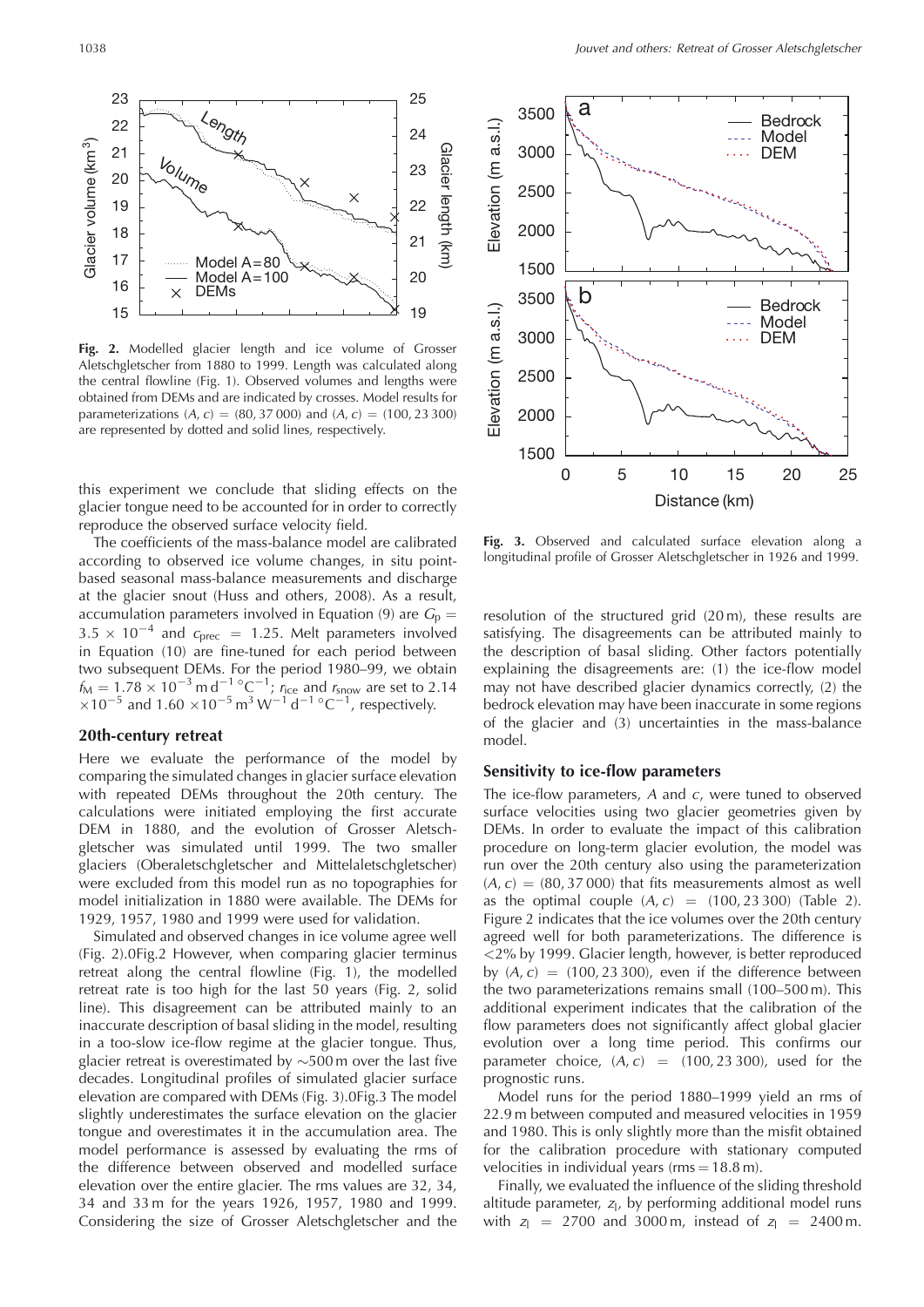

**Fig. 4.** (a) Deviation of mean annual air temperature,  $\Delta T_Y$ , from that of 1980–2009. (b, c) Simulated time evolution of (b) glacier length along the central flowline of Grosser Aletschgletscher and (c) the total ice volume.

Assuming  $A = 100 MPa^{-3} a^{-1}$  fixed, the parameter c was re-calibrated for each  $z_1$ . The minimal rms was always significantly larger than the one obtained for  $z_1 = 2400$  m (rms = 18.9, 25.1 and 28.2 m, when  $z_1$  = 2400, 2700 and 3000 m, respectively). Additionally, transient model runs over the 20th century with  $z_1 = 2700$  and 3000 m did not accurately reproduce the observed glacier retreat. This indicates that  $z_1 = 2400$  m is the optimal choice.

### **Glacier change in the 21st century**

Here we analyse the response of Grosser Aletschgletscher to projected future climate change. Eight climate scenarios were used (Table 1). The calculations were initiated with the glacier surface geometry of 1999, and the model was run in transient mode until 2100. From 1999 to 2008, measured temperature and precipitation were used. The spatio-temporal evolution of the entire glacier cluster around Grosser Aletschgletscher was simulated; most importantly, two other large valley glaciers, Oberaletschgletscher and Mittelaletschgletscher, were included in the modelling. Surface and bedrock topography are also available for these

**Table 3.** Glacier length along the central flowline of Aletschgletscher and total ice volume for scenarios ENSmed, MP20 and MY2003

|                           | 1999 | 2020 | 2040 | 2060 | 2080 | 2100 |  |
|---------------------------|------|------|------|------|------|------|--|
| Length (km)               |      |      |      |      |      |      |  |
| ENSmed                    | 21.4 | 21.1 | 19.2 | 15.6 | 11.5 | 7.6  |  |
| MP20                      | 21.4 | 21.1 | 19.4 | 17.4 | 15.8 | 15.2 |  |
| MY2003                    | 21.4 | 21.0 | 17.8 | 12.8 | 8.6  | 1.4  |  |
| Volume (km <sup>3</sup> ) |      |      |      |      |      |      |  |
| ENSmed                    | 18.2 | 14.7 | 11.2 | 7.4  | 3.9  | 1.8  |  |
| MP20                      | 18.2 | 15.1 | 12.9 | 11.5 | 11.3 | 10.6 |  |
| MY2003                    | 18.2 | 12.4 | 6.8  | 3.3  | 1.9  | 1.4  |  |
|                           |      |      |      |      |      |      |  |

glaciers (Farinotti and others, 2009). Considering all glaciers in the cluster for simulations of future retreat increased the initial ice volume by  $3 \text{ km}^3$  over the volume of Grosser Aletschgletscher alone. The results of all simulations are presented in three figures and one table. The time evolution of the Grosser Aletschgletscher length and global ice volume are displayed in Figure 4,0Fig.4 including yearly temperature changes for each scenario. Table 30Tbl 3 provides glacier lengths and volumes for some years, according to three specific scenarios. Figure 50Fig.5 shows profiles of the glacier along the central flowline in different years, and Figure 60Fig.6 provides snapshots of glacier geometry in the last year of the simulation, 2100.

With the expected atmospheric warming over the 21st century, glaciers in the Aletsch region will be subject to a strong retreat. According to the median scenario, ENSmed, the glacier cluster will lose 90% of its total ice volume by 2100, and 88% when considering Grosser Aletschgletscher alone. The model shows an almost linear retreat, resulting in complete disintegration of the tongue of Grosser Aletschgletscher (Figs 4–6; Table 3). By 2100, only a small ice patch may be left at the Konkordiaplatz that is currently covered with >800 m of glacier ice. Given this climatic evolution, Aletschgletscher will still exist above ∼3300 m a.s.l., but will be split into several individual smaller glaciers. The model predicts a complete disappearance of the other smaller glaciers in the Aletsch region (Fig. 6).

Our results indicate that the largest glacier in the European Alps may disintegrate completely over the next century, according to a likely change in temperature and precipitation provided by state-of-the-art climate models. The fast retreat is enhanced by the elevation feedback. With mass loss, glacier surface elevation continuously decreases. The glacier surface at Konkordiaplatz, for example, is currently at 2700 m a.s.l. (Fig. 1) and not far from the long-term ELA. It thus currently experiences relatively little ice melt per year. The model results, however, indicate that the glacier surface elevation at Konkordiaplatz will decrease by >700 m over the 21st century. The remnants of ice will be below 2000 m a.s.l. (Fig. 5), an elevation where large melt rates can occur that will be further enhanced by future warmer temperatures. In addition, the basal overdeepening near Konkordiaplatz may result in the formation of proglacial lakes, leading to a further acceleration of glacier retreat due to calving.

Scenario ENSmax refers to an upper limit of climatic evolution given by the ENSEMBLES project (Table 1). According to this scenario we expect complete melting of all ice in the Aletsch region, except for a small accumulation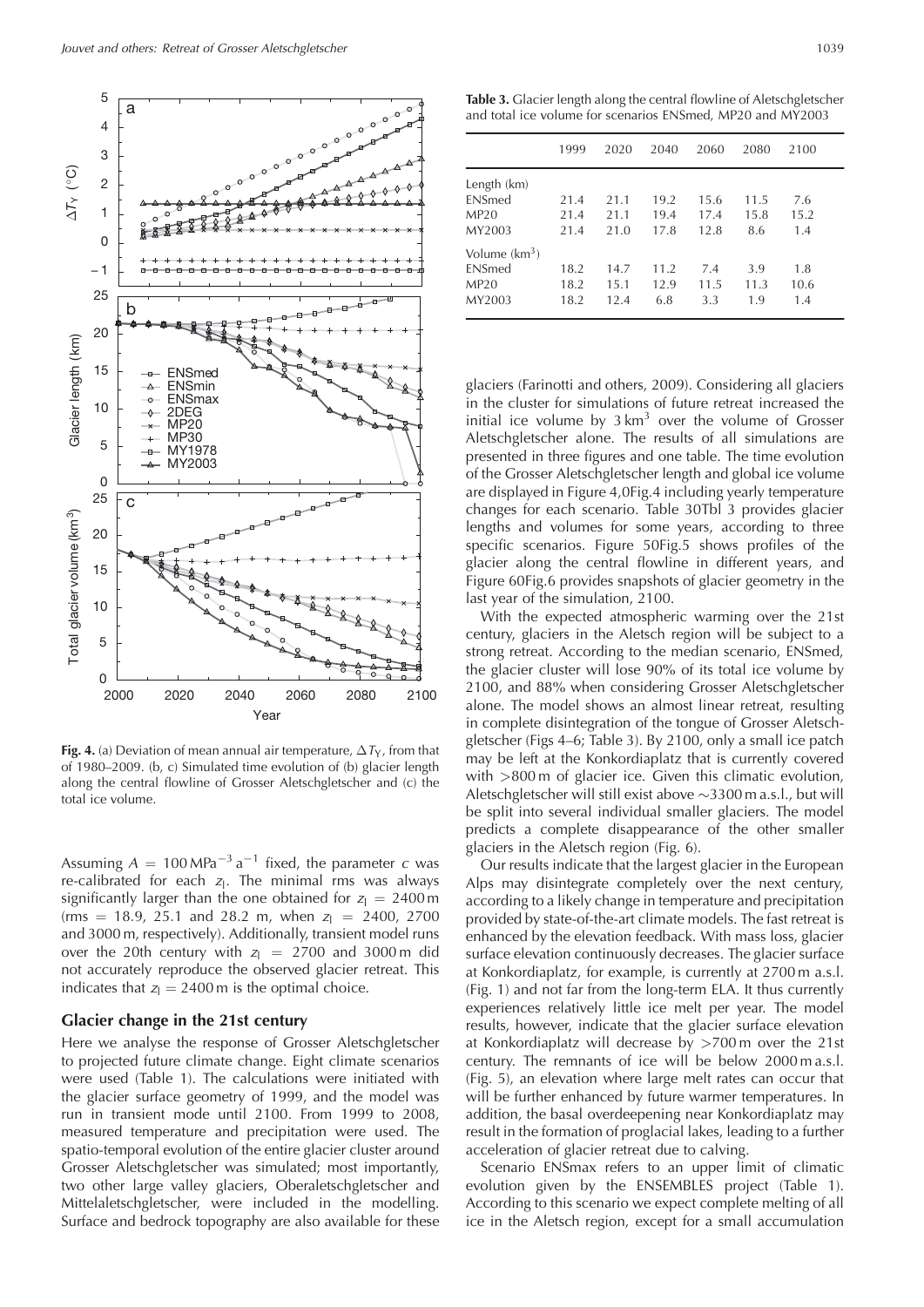

**Fig. 5.** Longitudinal section along Grosser Aletschgletscher (Fig. 1). Observed surface elevation in 2000 (dashed curve), and simulated elevations for 2050 (dot-dashed curve) and 2100 (dotted curve) for all scenarios. The bedrock surface is shown as a solid line.

basin with large ice thickness at present (Fig. 6). A considerable retreat is, however, also expected for scenario ENSmin, representing the lower limit of the ENSEMBLES RCM results. The tongue of Grosser Aletschgletscher is expected to recede by ∼10 km, but will continue to exist (Fig. 4). We expect ice volume to decrease by 76% by the year 2100. Differences between the results of ENSmin and ENSmax span the range of uncertainty in climate model results based on the A1B emission scenario.

A linear increase in air temperature to the 'two-degree target' (scenario 2DEG) results in a decrease in ice volume by 66% and a retreat of the tongue by 9 km (Fig. 4). This simulation shows that, even if  $CO<sub>2</sub>$  emissions and global warming can be limited to a certain level, the ice volume in the Aletsch region will be strongly reduced over the 21st century.

The assumption of a stabilization of climatic conditions to selected periods in the past (scenarios MP20 and MP30; Table 1) leads to steady-state glacier geometries after several decades (Figs 4 and 5). With scenario MP30 the shape of Grosser Aletschgletscher does not change significantly. This indicates that the present geometry of Aletschgletscher would be stable in the climate of the period 1961–90. However, the model predicts a substantial retreat of Oberaletschgletscher, the second largest glacier in the region, under these conditions (Fig. 6).

According to scenario MP20 (referring to the period 1989– 2008), the tongue of Aletschgletscher would retreat by ∼6 km before stabilizing and the ice volume would be reduced by 7.4 km<sup>3</sup> (41%). This shows that the current size of the glacier is in a state of strong imbalance under current climatic conditions. Thus, Aletschgletscher would continue its retreat started 150 years ago even if the climate were to be stabilized immediately at the level of the last two decades.

The extreme meteorological conditions of summer 2003 are often interpreted as a precursor to conditions in the coming decades (e.g. Schär and others, 2004). In the case of Aletschgletscher, scenario MY2003 results in glacier wastage over the 21st century that is similar to scenario ENSmax. After ∼80 years Aletschgletscher would stabilize at <10% of its current ice volume (Fig. 6) in response to ELAs at ∼3400 m a.s.l. on Aletschgletscher, as in 2003.

Application of the meteorological conditions for 1978 (scenario MY1978), however, results in significant growth of the glacier (Figs 4 and 5). Aletschgletscher would expand so rapidly that it overflows the given model domain. This shows the high variability of mass-balance forcing on glacier evolution: conditions in individual years – occurring in recent decades – if prevailing over a century would lead to either a complete melting of Aletschgletscher, or an advance beyond the maximum extent during the Little Ice Age.

# **Influence of supraglacial debris on future glacier retreat**

The rate of future glacier retreat is affected by a number of back-coupling mechanisms either enhancing or delaying glacier wastage. Oerlemans and others (2009) showed that decreasing surface albedo on Alpine glacier tongues leads to faster ablation. In addition, subglacial cavitation and the formation of proglacial lakes (Frey and others, 2010) may further increase the rate of terminus retreat. One important feedback effect reducing glacier melt is the observed increasing debris coverage of an Alpine glacier tongue due to its retreat (Huss and others, 2007; Jackson and Fountain, 2007; Kellerer-Pirklbauer and others, 2008). Supraglacial debris is known to significantly reduce the melting of bare ice, due to its insulating properties (e.g. Kayastha and others,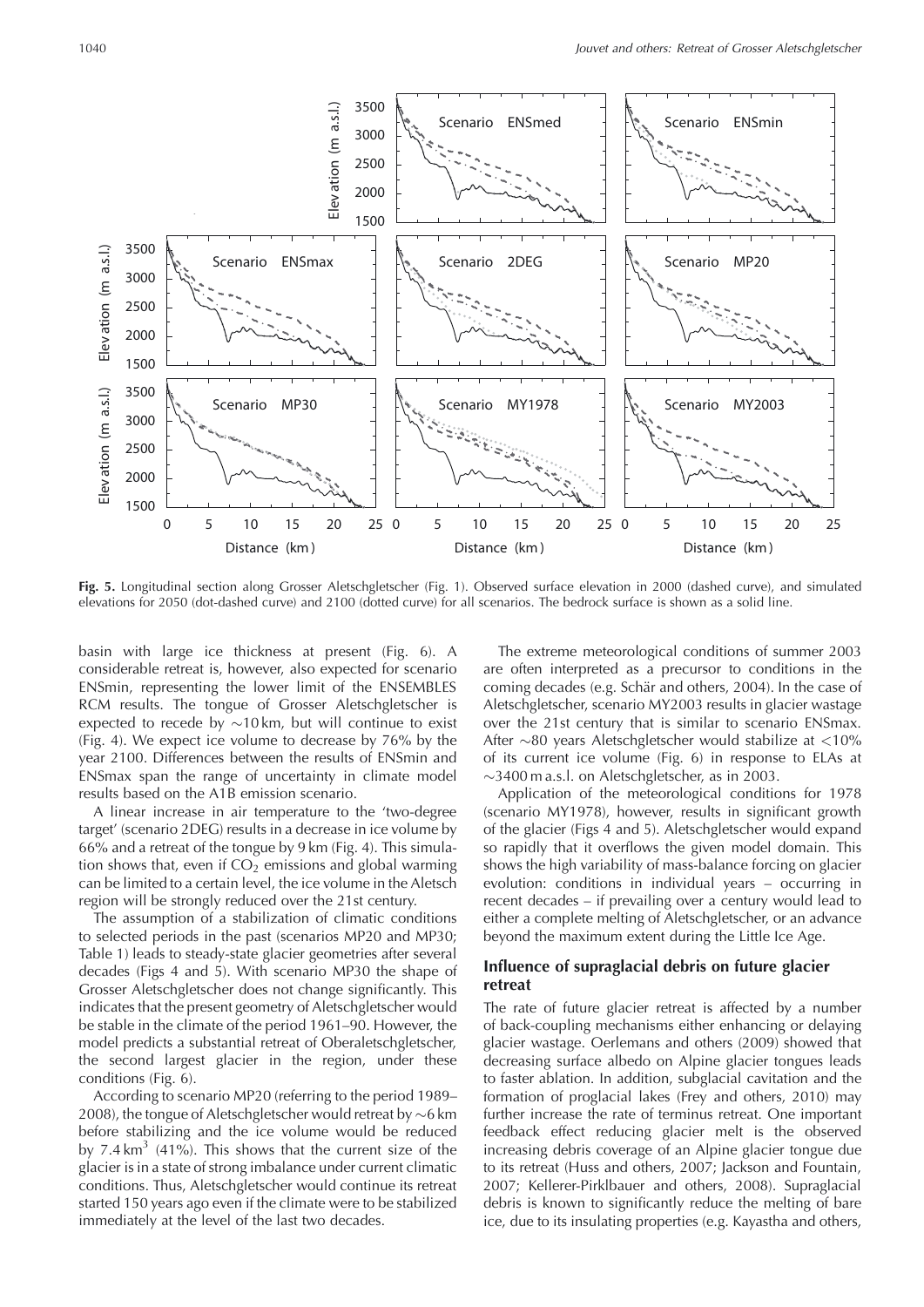

**Fig. 6.** Simulated extent of Grosser Aletschgletscher (and smaller glaciers in the cluster) in 2100 according to different scenarios (Table 1). The first snapshot displays the extent in 1999, taken as the model initialization.

2000). Simulation of the consequences of dynamic changes in the debris coverage on future glacier wastage has not yet been carried out in impact studies, due to the complexity of the processes involved (Anderson, 2000). Here we present a simple model for estimating the retarding effect of dynamic changes in supraglacial debris on glacier retreat.

Whereas only 4% of the surface area of Grosser Aletschgletscher is currently debris-covered, the tongues of Oberaletschgletscher and Mittelaletschgletscher are almost completely protected by supraglacial debris. These differences explain the substantial retreat of Oberaletschgletscher in prognostic runs for most climatic scenarios (Fig. 6) compared with Grosser Aletschgletscher, since debris as a factor limiting the rate of ice melt was not taken into account. The current spatial extent of the debris coverage for all three glaciers was mapped based on aerial photographs. Information about the thickness and other properties of the supraglacial debris is not available.

With glacier retreat, medial moraines tend to spread out laterally, due to intensified melting outside the englacial debris cover and continuous accumulation at the glacier surface (Anderson, 2000). The outward propagation of debris depends on the englacial debris concentration and the ablation rate. Furthermore, supraglacial debris is expected to thicken when ice flux on the glacier tongues stagnates and is no longer able to evacuate the debris. Additional debris can also be supplied by rockfall deposits in the bareice area. Jackson and Fountain (2007) have shown that melt decreases exponentially with the thickness of the debris layer. In practice, the thickness of debris, as well as the englacial debris concentration, is difficult to estimate without direct measurements.

For our debris-evolution model, we assume the thickness of debris is constant in time. This is a conservative assumption which refers to a lower limit of the possible melt reduction by debris. Thickening debris is expected to enhance the insulating effect. Supraglacial meltwater streams and emerging ice cliffs can, however, also locally reduce debris thickness (Lukas and others, 2005). Melt, M, over debris-covered surfaces is computed using Equation (10), but M is multiplied by a factor  $f_{\text{deb}} = 0.6$  over debriscovered surfaces (Huss and others, 2007). The value for  $f_{\text{deb}}$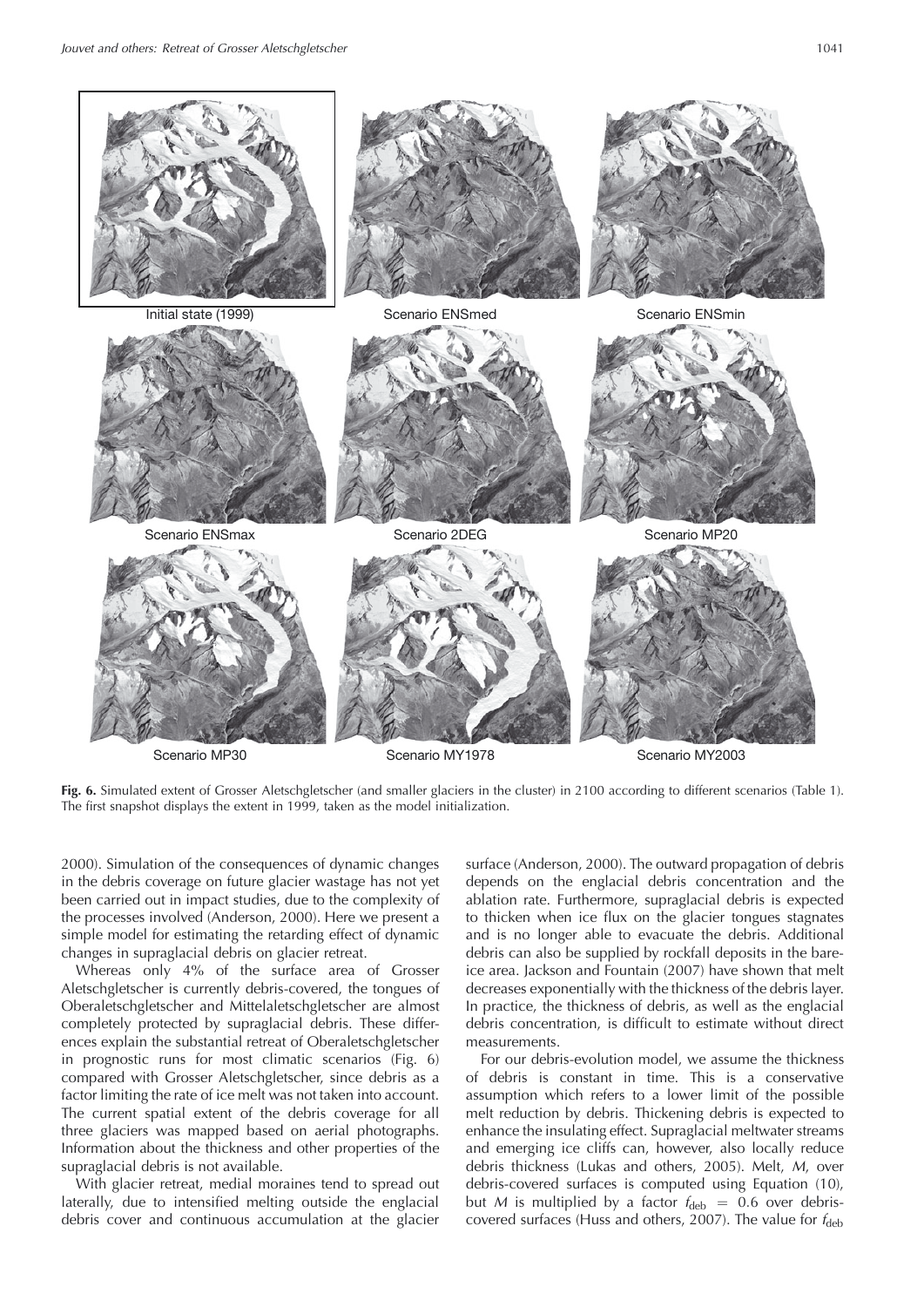

**Fig. 7.** Analysis of changes in debris coverage on the tongue of Oberaletschgletscher. (a) Siegfried map (1880), (b) aerial photo (2005, Swisstopo). Both panels are to the same scale. The glacier boundary is indicated. Numbers (1, 2, 3) indicate locations where lateral propagation of the medial moraines has been determined by measuring the width of bare-ice sections between the moraines.

is based on comparison of measured ablation rates of debriscovered and bare-ice surfaces on a comparable Alpine glacier (Unteraargletscher, Switzerland). In the Appendix, we propose a simple model to compute the time evolution of the debris-covered area. The model requires the initial debris distribution in space and the speed of the debrisfront propagation in the outward normal direction  $(C \in \mathbb{R})$ Equation (A2)) as input. Since debris dispersion increases with the ablation rate (Anderson, 2000; Jackson and Fountain, 2007), we set  $C$  proportional to the negative mass balance,  $b^-$ , i.e.  $C = r \cdot b^-$ , where  $b^-$  equals  $-b$  if b is negative and zero otherwise.

To qualitatively evaluate the assumptions of the debrisevolution model, and to obtain a rough estimate of realistic values for the speed of the debris-front propagation, C, we compare the debris coverage in the Aletsch region in 1880 with today. As an example, Figure 70Fig.7 shows the changes in debris coverage on the tongue of Oberaletschgletscher based on the Siegfried map (1880; scale 1 : 25 000) and current aerial photographs. The lateral propagation speed, C, of medial moraines was determined perpendicular to the flow direction by measuring the width of debris-free strips between the moraines at several locations. Using the negative mass balance, we deduced values of  $r$  for about 24 locations. For Grosser Aletschgletscher over the last century, the parameter  $r$  is close to 0.1. Significantly

higher values were found for Oberaletschgletscher ( $r = 0.25-$ 0.4) and Mittelaletschgletscher ( $r = 0.45 - 0.55$ ). We attribute the differences in  $r$  to the varying importance of ice flux for these glacier tongues, a factor which was not included in our debris model. Glaciers with substantial ice flux can evacuate most of the newly appeared debris towards the glacier terminus, resulting in a small  $r$ , as for Grosser Aletschgletscher. Conversely, if the ice flux tends to stagnate, as currently observed for the tongue of Oberaletschgletscher, supraglacial debris is not evacuated; it thickens and spreads faster, resulting in a higher r.

As it proved difficult to estimate parameter  $r$  and other constants in the debris model, because of the many unknowns showing high spatial variability, we chose to carry out a sensitivity analysis, rather than to present forecasts of future debris evolution. Three values of r were used:  $r = 0.2$ , 0.5 and 1, representing slow, moderate and rapid debris propagation in space. Although  $r = 1$  is above the parameter values inferred for the last century, particularly for Grosser Aletschgletscher, this scenario was tested because it may be representative of a stagnant ice flow, likely to occur in a continuingly warming climate. For each case, a simulation under the median scenario ENSmed was performed and compared with the reference simulation without debris. Figure 80Fig.8 shows the extent of the glacierized area and the debris-covered sections for three snapshots, and Figure 90Fig.9 shows the change in ice volume and glacier length for the different experiments.

When including the effect of supraglacial debris on the melting of bare ice, the glacier tongue can potentially survive for a long time, almost without any dynamics. The quasistagnation of the ice flow on the glacier tongue in the case of strong debris coverage is also evident from the simulated ice surface velocities that tend to zero. As our model does not take into account the expected thickening of debris, we may underestimate this effect. In the case of rapid debris propagation  $(r = 1)$  the entire glacier tongue of Grosser Aletschgletscher would be debris-covered by 2080 (Fig. 8). If the effect of supraglacial debris is neglected, it would have disintegrated almost completely by that time. Assuming slow debris propagation ( $r = 0.2$ ), however, the shape of the glacier tongue differs only slightly from the no-debris case. Whereas debris coverage had only limited importance for the mass balance of Grosser Aletschgletscher over the past century, it was vital for Oberaletschgletscher. If debris coverage is not accounted for, the entire tongue would disappear by 2050 (Fig. 8). This is also evident in Figure 6: Oberaletschgletscher retreats even if glacierfriendly conditions prevail, as in 1978. If the effect of debris coverage is included in the simulation of this glacier, the retreat rate is significantly lower, even in the case of slow debris propagation (Fig. 8).

For all experiments, the difference in ice volume compared with the no-debris case is relatively small (Fig. 9). It increases to ∼2 km<sup>3</sup> by 2030 for  $r = 1$ . The simulated ice volumes converged again towards 2100. The time evolution of the glacier length was affected significantly by the presence of a debris layer. When  $r = 1$ , simulated glacier length differed by up to 5 km compared to debris-free conditions (Fig. 9). The accelerated retreat of the terminus starts in 2025 if debris is not accounted for, but is delayed by more than two decades when debris is accounted for. The model results strongly depend on the choice of parameters that are difficult to constrain. For a slow propagation of the debris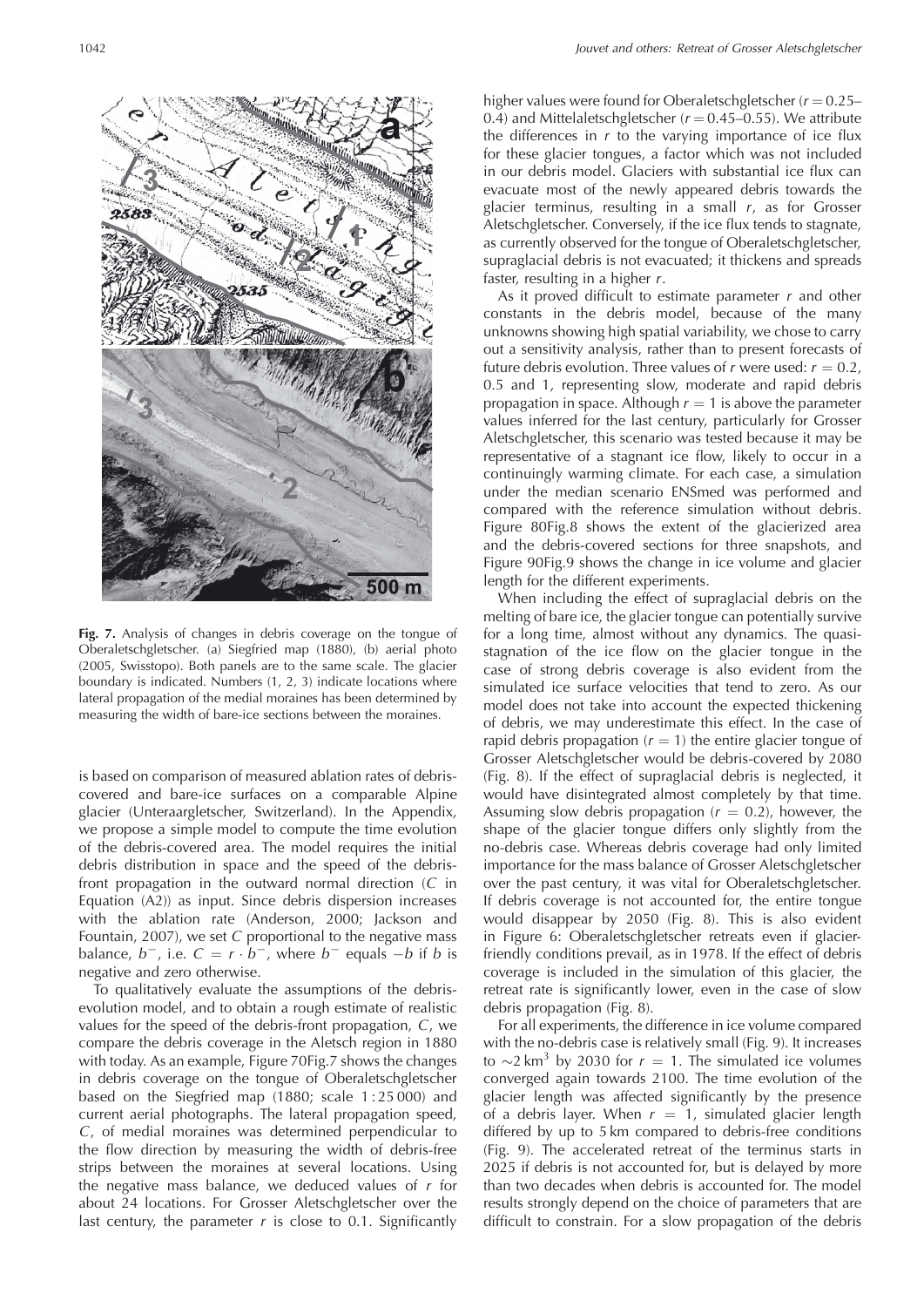

**Fig. 8.** Time evolution of debris-covered area (black) and glacier extent according to each experiment for three snapshots (2020, 2050, 2080) and scenario ENSmed. Top: Reference simulation without debris coverage; centre:  $r = 0.2$  (slow debris propagation); bottom:  $r = 1$  (rapid debris propagation). Coordinates refer to a local reference system (lower left corner 634975/135475 in the Swiss referential).

front, the effect is significant only over the first decades of the study period. The differences from the reference simulation, however, tend to increase in the case of fast debris propagation, as a significant part of the shrinking glacier surface area remains covered with debris (Fig. 8).

### **CONCLUSIONS**

The past and future evolution of Grosser Aletschgletscher was simulated using a combined 3-D ice-flow and mass-balance model. Basal sliding was taken into account, resulting in an improved calculation of the velocity field. The evolution of the entire glacier cluster around Aletschgletscher and two nearby glaciers, was simulated from 1999 to 2100 using different climate scenarios based on RCMs of the ENSEMBLES project. In addition, an investigation was carried out into glacier response to an air-temperature increase referring to the political 'two-degree target', and steady climatic forcings of several selected periods in the past, extended over 100 years. The sensitivity of glacier retreat to the presence and possible future expansion of supraglacial debris was tested, based on a new model for spatio-temporal evolution of the debris cover.

For Grosser Aletschgletscher, there was a significant decrease in glacier ice volume and length by the end of the 21st century for most of the scenarios. According to the median



**Fig. 9.** Time evolution of the total ice volume (dashed curves) and of the glacier length (solid curves, right-hand-side axis) along the central flowline of Aletschgletscher for different parameters of the debris-evolution model according to scenario ENSmed.

RCM driven by the A1B emission scenario, the volume of Aletschgletscher will decrease by 90% by 2100 and the 15 km long glacier tongue will disintegrate completely. Assuming a linear 2◦C increase in air temperature until 2100 leads to a retreat of the glacier tongue by ∼10 km. The strong imbalance of Grosser Aletschgletscher with the current climate conditions results in a 41% volume loss, if climate forcing is stabilized on the level of the last two decades. Cooler and wetter conditions, as in 1978, however, would cause the glacier to significantly advance over the maximum of its Little Ice Age extent in a time interval of 100 years. Taking into account the retarding effect of supraglacial debris on future glacier evolution indicates that this variable, which is often neglected in glacier modelling, can have a significant impact on the rate of glacier terminus retreat.

This study shows that future climate change in the Alps may lead to a dramatic retreat and an almost complete disintegration of the largest glacier in central Europe. Due to their long response times, the condition of large glaciers is presently far from balance, and these glaciers will most likely continue to retreat, even if overall air temperature does not increase further. Although the uncertainties in projections of future changes in meteorological variables given by RCMs are significant, our study indicates that Grosser Aletschgletscher will show a decrease in its current ice volume by 70% or more with each of the ENSEMBLES RCMs. Among the models considered in this paper, two have been considerably simplified. First, the basal sliding model does not account for the effects of subglacial meltwater and therefore cannot reproduce the increase in sliding due to an increase in runoff expected for a global warming scenario. Second, the incompletely understood feedback effects of glacier melt, such as the likely increase in supraglacial debris, have a strong impact on the reliability of glacier retreat modelling. We recommend that future research focuses on these processes, as it is important to include them in numerical models of glacier evolution.

### **ACKNOWLEDGEMENTS**

G.J. is supported by the Swiss National Science Foundation, who funded this work through projects 200021-119721 and PBELP2-133349. We thank D. Farinotti and A. Bauder for providing bedrock topography and glacier surface elevation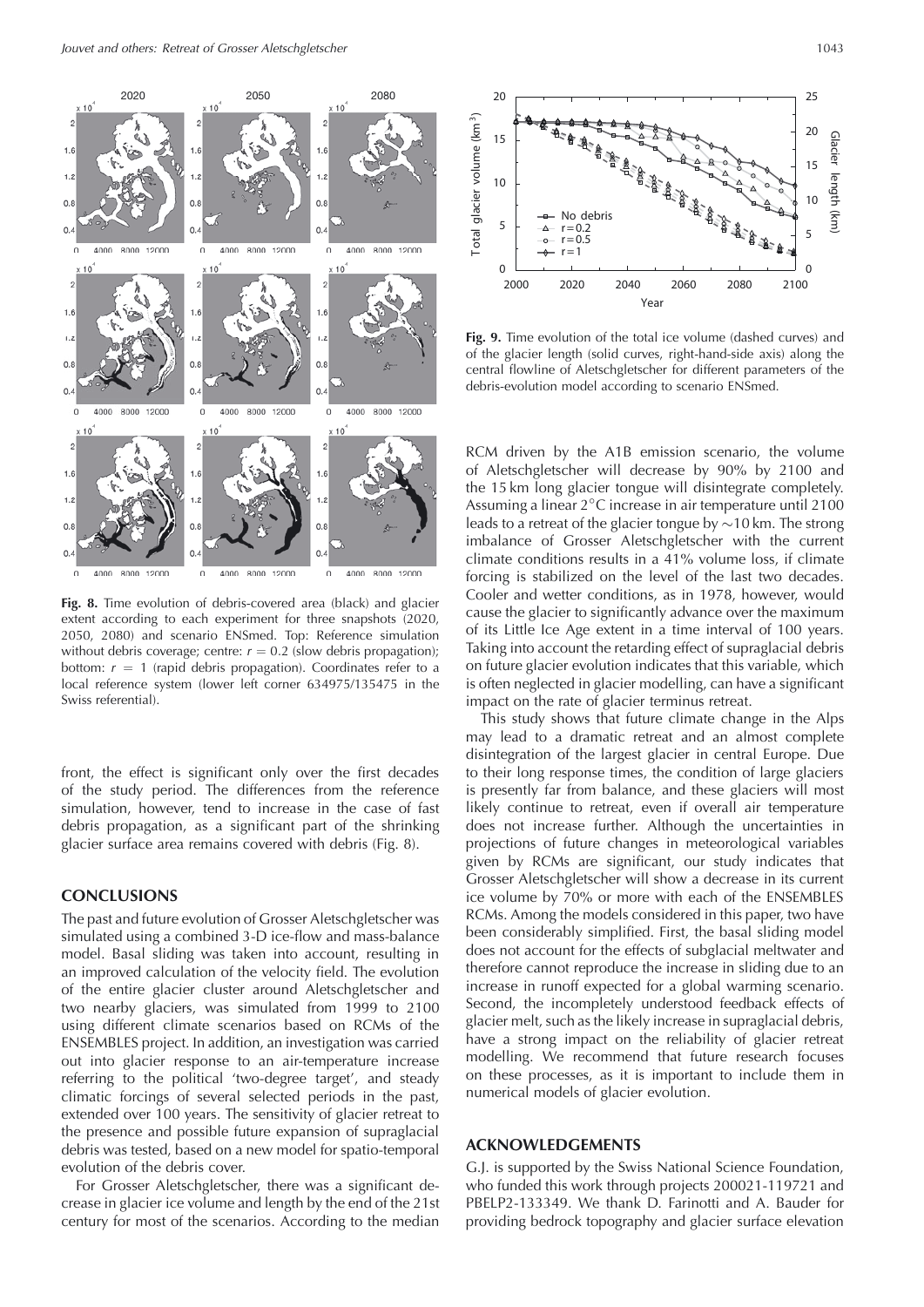data. We are grateful to J. Rappaz and M. Picasso for support and to A. Caboussat and A. Masserey who provided the cfsMesh software that was indispensable for performing the simulations. MeteoSwiss is acknowledged for giving access to meteorological data, and Swisstopo for the glacier maps and aerial photographs. The delta change scenario data were distributed by the Center for Climate Systems Modeling (C2SM). The data were derived from regional climate simulations of the European Union sixth framework programme (FP6) integrated project ENSEMBLES (contract No. 505539). The dataset was prepared by T. Bosshard, partly funded by Swisselectric/Swiss Federal Office of Energy (BFE) and CCHydro/Swiss Federal Office for the Environment (BAFU). We thank Electra-Massa and the Canton of Valais for financial support, and S. Braun-Clarke for proofreading. Constructive comments by A. Vieli and an anonymous referee helped to improve the manuscript.

### **REFERENCES**

- Albrecht, O. 2000. Dynamics of glaciers and ice sheets: a numerical model study. (PhD thesis, ETH Zürich.)
- Anderson, R.S. 2000. A model of ablation-dominated medial moraines and the generation of debris-mantled glacier snouts. J. Glaciol., **46**(154), 459–469.
- Bauder, A., M. Funk and M. Huss. 2007. Ice-volume changes of selected glaciers in the Swiss Alps since the end of the 19th century. Ann. Glaciol., **46**, 145–149.
- Begert, M., T. Schlegel and W. Kirchhofer. 2005. Homogeneous temperature and precipitation series of Switzerland from 1864 to 2000. Int. J. Climatol., **25**(1), 65–80.
- Blatter, H. 1995. Velocity and stress fields in grounded glaciers: a simple algorithm for including deviatoric stress gradients. J. Glaciol., **41**(138), 333–344.
- Bosshard, T., S. Kotlarski, T. Ewen and C. Schär. 2011. Spectral representation of the annual cycle in the climate change signal. Hydrol. Earth Syst. Sci. Discuss., **8**(1), 1161–1192.
- Ern, A. and J.-L. Guermond. 2004. Theory and practice of finite elements. New York, Springer.
- Farinotti, D., M. Huss, A. Bauder and M. Funk. 2009. An estimate of the glacier ice volume in the Swiss Alps. Global Planet. Change, **68**(3), 225–231.
- Fischer, U.H. and G.K.C. Clarke. 1997. Stick–slip sliding behaviour at the base of a glacier. Ann. Glaciol., **24**, 390–396.
- Fowler, A.C. 1986. A sliding law for glaciers of constant viscosity in the presence of subglacial cavitation. Proc. R. Soc. London, Ser. A, **407**(1832), 147–170.
- Franca, L.P. and S.L. Frey. 1992. Stabilized finite element methods: II. The incompressible Navier–Stokes equations. Comput. Meth. Appl. Mech. Eng., **99**(2–3), 209–233.
- Frey, H., W. Haeberli, A. Linsbauer, C. Huggel and F. Paul. 2010. A multi-level strategy for anticipating future glacier lake formation and associated hazard potentials. Natur. Hazards Earth Syst. Sci. (NHESS), **10**(2), 339–352.
- Geuzaine, C. and J.-F. Remacle. 2009. Gmsh: a 3-D finite element mesh generator with built-in pre- and post-processing facilities. Int. J. Num. Meth. Eng., **79**(11), 1309–1331.
- Giesen, R.H. and J. Oerlemans. 2010. Response of the ice cap Hardangerjøkulen in southern Norway to the 20th and 21st century climates. Cryosphere, **4**(2), 191–213.
- Glaciological reports. 1881–2009. The Swiss Glaciers, 1889– 2006/07. Yearbooks of the Cryospheric Commission of the Swiss Academy of Sciences (SCNAT).**1–124** Published since 1964 by VAW-ETH. Zürich.
- Glen, J.W. 1958. The flow law of ice: a discussion of the assumptions made in glacier theory, their experimental foundation and

consequences. IASH Publ. 47 (Symposium at Chamonix 1958 – Physics of the Movement of the Ice), 171–183.

- Greve, R. and H. Blatter. 2009. Dynamics of ice sheets and glaciers. Dordrecht, etc., Springer.
- Gudmundsson, G.H. 1999. A three-dimensional numerical model of the confluence area of Unteraargletscher, Bernese Alps, Switzerland. J. Glaciol., **45**(150), 219–230.
- Haeberli, W. and M. Beniston. 1998. Climate change and its impacts on glaciers and permafrost in the Alps. Ambio, **27**(4), 258–265.
- Hock, R. 1999. A distributed temperature-index ice- and snowmelt model including potential direct solar radiation. J. Glaciol., **45**(149), 101–111.
- Huntington, T.G. 2006. Evidence for intensification of the global water cycle: review and synthesis. J. Hydrol., **319**(1–4), 84–95.
- Huss, M., S. Sugiyama, A. Bauder and M. Funk. 2007. Retreat scenarios of Unteraargletscher, Switzerland, using a combined ice-flow mass-balance model. Arct. Antarct. Alp. Res., **39**(3), 422–431.
- Huss, M., A. Bauder, M. Funk and R. Hock. 2008. Determination of the seasonal mass balance of four Alpine glaciers since 1865. J. Geophys. Res., **113**(F1), F01015. (10.1029/2007JF000803.)
- Huss, M., M. Funk and A. Ohmura. 2009. Strong Alpine glacier melt in the 1940s due to enhanced solar radiation. Geophys. Res. Lett., **36**(23), L23501. (10.1029/2009GL040789.)
- Huss, M., R. Hock, A. Bauder and M. Funk. 2010. 100 year mass changes in the Swiss Alps linked to the Atlantic Multidecadal Oscillation. Geophys. Res. Lett., **37**(L10), L10501. (10.1029/2010GL042616.)
- Hutter, K. 1983. Theoretical glaciology; material science of ice and the mechanics of glaciers and ice sheets. Dordrecht, etc., D. Reidel Publishing Co./Tokyo, Terra Scientific Publishing Co.
- Jackson, K.M. and A.G. Fountain. 2007. Spatial and morphological change on Eliot Glacier, Mount Hood, Oregon, USA. Ann. Glaciol., **46**, 222–226.
- Jouvet, G. 2010. Modélisation, analyse mathématique et simulation numérique de la dynamique des glaciers. (PhD thesis, École Polytechnique Fédérale de Lausanne.)
- Jouvet, G., M. Picasso, J. Rappaz and H. Blatter. 2008. A new algorithm to simulate the dynamics of a glacier: theory and applications. J. Glaciol., **54**(188), 801–811.
- Jouvet, G., M. Huss, H. Blatter, M. Picasso and J. Rappaz. 2009. Numerical simulation of Rhonegletscher from 1874 to 2100. J. Comput. Phys., **228**(17), 6426–6439.
- Kaser, G., J.G. Cogley, M.B. Dyurgerov, M.F. Meier and A. Ohmura. 2006. Mass balance of glaciers and ice caps: consensus estimates for 1961–2004. Geophys. Res. Lett., **33**(19), L19501. (10.1029/2006GL027511.)
- Kayastha, R.B., Y. Takeuchi, M. Nakawo and Y. Ageta. 2000. Practical prediction of ice melting beneath various thickness of debris cover on Khumbu Glacier, Nepal using a positive degreeday factor. IAHS Publ. 264 (Symposium at Seattle 2000 – Debris-Covered Glaciers), 71–81.
- Kellerer-Pirklbauer, A., G.K. Lieb, M. Avian and J. Gspurning. 2008. The response of partially debris-covered valley glaciers to climate change: the example of the Pasterze Glacier (Austria) in the period 1964 to 2006. Geogr. Ann., **90**(4), 269–285.
- Laternser, M. 1992. Firntemperaturemessungen in den Schweizer Alpen. (Diplomarbeit VAW-ETH Zürich.)
- Le Meur, E., O. Gagliardini, T. Zwinger and J. Ruokolainen. 2004. Glacier flow modelling: a comparison of the Shallow Ice Approximation and the full-Stokes equation. C. R. Phys., **5**(7), 709–722.
- Le Meur, E., M. Gerbaux, M. Schäfer and C. Vincent. 2007. Disappearance of an Alpine glacier over the 21st Century simulated from modeling its future surface mass balance. Earth Planet. Sci. Lett. **261**(3–4), 367–374.
- Lukas, S., L.I. Nicholson, F.H. Ross and O. Humlum. 2005. Formation, meltout processes and landscape alteration of high-Arctic ice-cored moraines – examples from Nordenskild Land, Central Spitsbergen. Polar Geogr., **29**(3), 157–187.